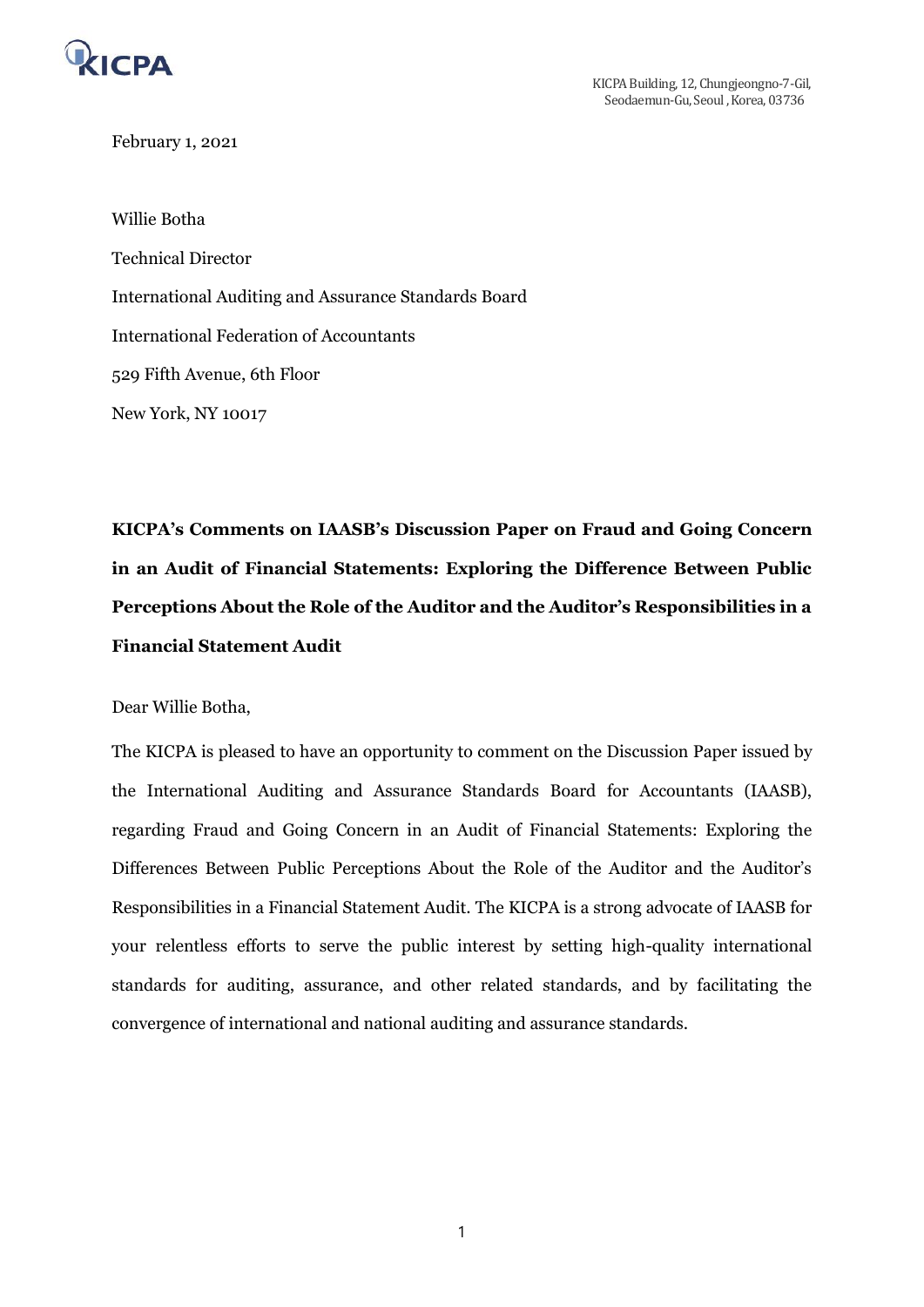

### **Questions for Respondents**

Please see the below for our responses to the questions.

- *1. In regard to the expectation gap (see Section*Ⅰ):
	- *(a) What do you think is the main cause of the expectation gap relating to fraud and going concern in an audit of financial statements?*

(KICPA response) The gap between what the general public expects from audit and what the auditor actually provides is mostly about the knowledge gap, and the gap is mostly associated with the hindsight gap, a gap between expects of stakeholders on auditors prior to a negative event and those after that event occurs, due to the lack of understanding on the inherent limitations of audits, thereby giving rise to the overestimation of the government, regulators and media about the extent to which audit services could provide, which could mislead investors, consumers and other financial statement users about the limitation of auditors' responsibilities.

In addition, auditing standards and practical guidance relating to fraud and going concern issues have difficulties with providing clear guidelines fit for each case. Therefore, in most of the parts, these standards and guidance require that the auditor exercise "professional judgment" throughout the audit procedures, thereby bring about differences in their understanding and application. While the public expectation level and fraud scheme, in particular, have continuously evolved, driven by technological transformation, specified audit methodologies have not advanced in a timely manner, in response to the public expectation and fraud scheme changes, but lagged behind the changes, all of which have resulted in the expectation gap.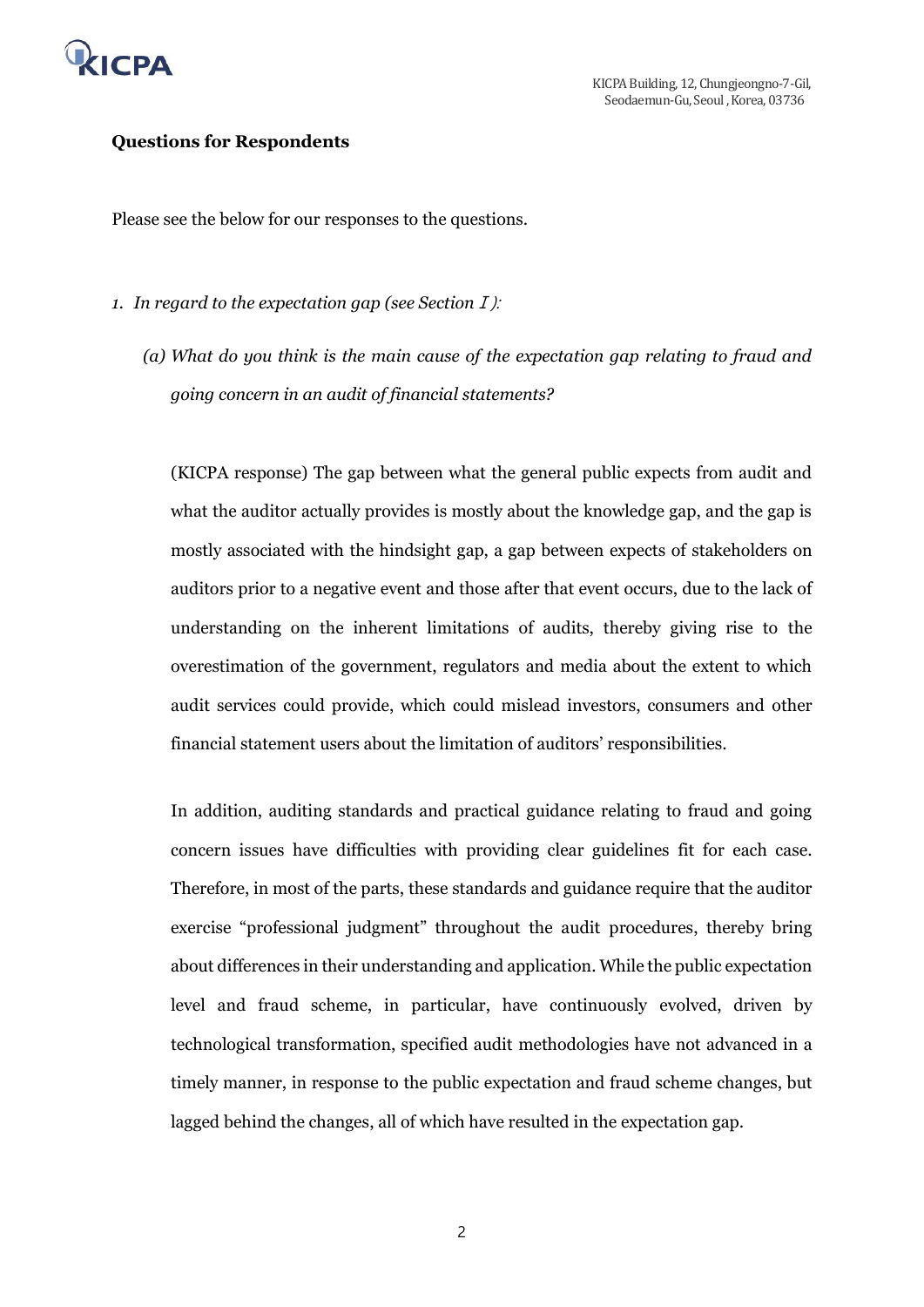

*(b) In your view, what could be done, by the IAASB and / or others (please specify), to narrow the expectation gap related to fraud and going concern in an audit of financial statements?* 

### (KICPA response)

- ① IAASB should provide auditing standards on fraud and going concern and relevant specified practice guidance fit for each case (e.g., circumstances in which forensic audit are necessary).
- ② IAASB and auditor should communicate strongly efforts that enable stakeholders, including the government, regulators, media, investors, and general information users, to sufficiently understand inherent limitation of audits, the limitation of responsibilities of auditors, entities and those charged with governance (or 'TCWG'), respectively.
- ③ IAASB and auditor should also persuade governments and regulators at the respective jurisdictional level into making the management and TCWG provide sufficient information to auditors, and enhancement of the responsibilities of the management and TCWG to assess as to the findings of events and circumstances related to going concern assumptions and set-up applicable implementation plans accordingly.
- ④ Management and TCWG should address the expectation gap on frauds via work audit reports conducted by internal auditors or the disclosure of inspection reports prepared by external experts based on a separate contract, instead of being addressed by auditors. They should address the expectation gap on going concern via the disclosure of assessment reports of the management and board of directors.
- ⑤ Regulators should supervise procedures performed by auditors within the context of what the auditing standards requires to auditors, even though stakeholders (e.g., information users) have strong expectations on the detection of frauds. If the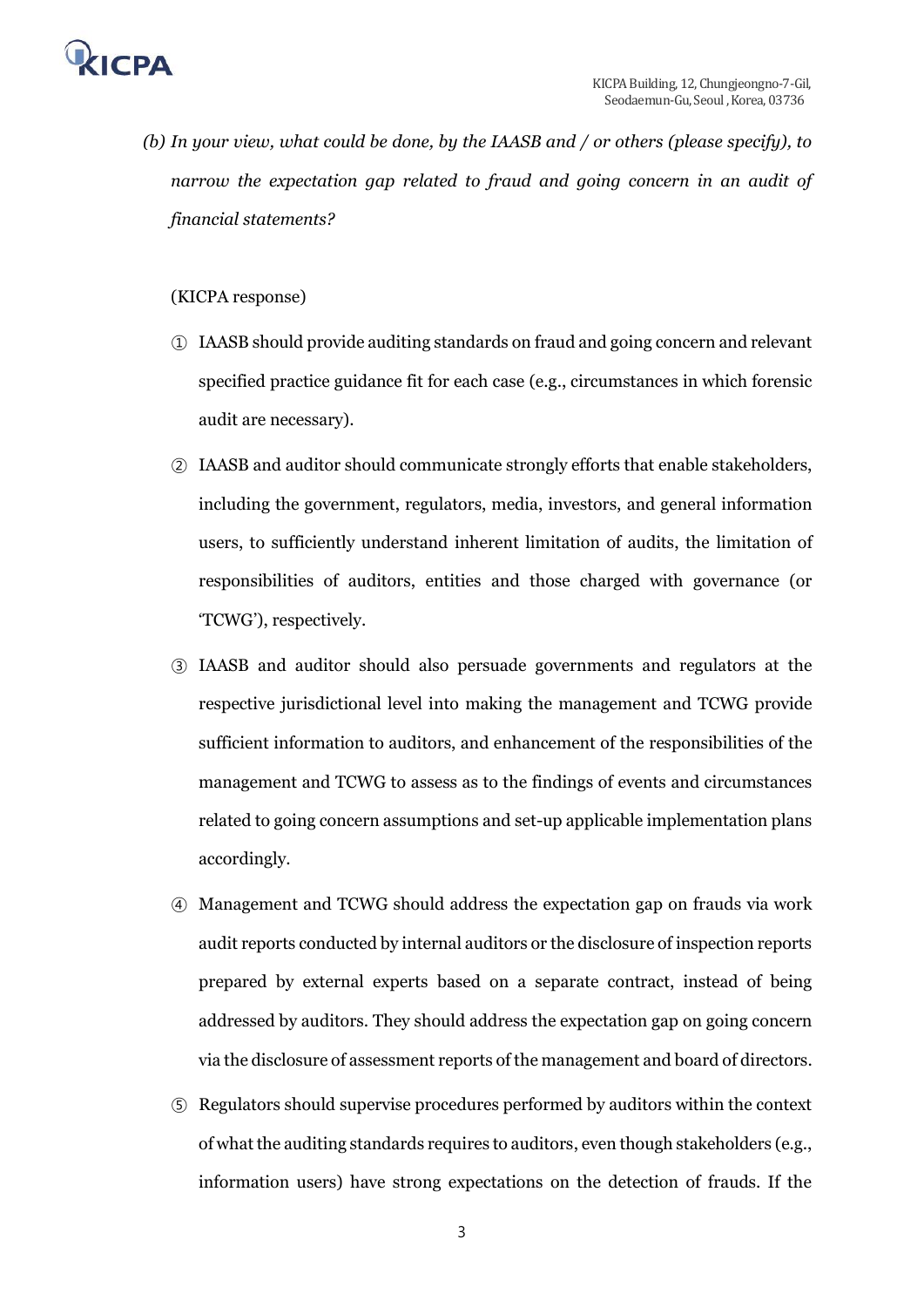

auditing standards are considered to fail to track increasing fraud risks in an effective manner, the auditing standards or practical guidance could begin with revising various laws and regulations or common practice to prevent accounting frauds.

- *2. This paper sets out the auditor's current requirements in relation to fraud in an audit of financial statements, and some of the issues and challenges that have been raised with respect to this (see Sections II and IV). In your view:* 
	- *(a) Should the auditor have enhanced or more requirements with regard to fraud in an audit of financial statements? If yes, in what areas?*

(KICPA response) We believe the current auditing standards and relevant law and regulation provide sufficient requirements on auditors in relation to frauds. However, it has still room for improvements as follows: ① cooperation from the management, TCWG, government and regulators, thereby making it possible for audit procedures related with frauds not to be performed just as a formality, and build-up of appropriate environments and thorough application of requirements in practice; and ② emphasis should begin with the responsibility of the management, prior to highlighting the auditor's responsibility, in relation to frauds.

- *(b) Is there a need for enhanced procedures only for certain entities or in specific circumstances? If yes:* 
	- *(i) For what types of entities or in what circumstances?* (KICPA response) N/A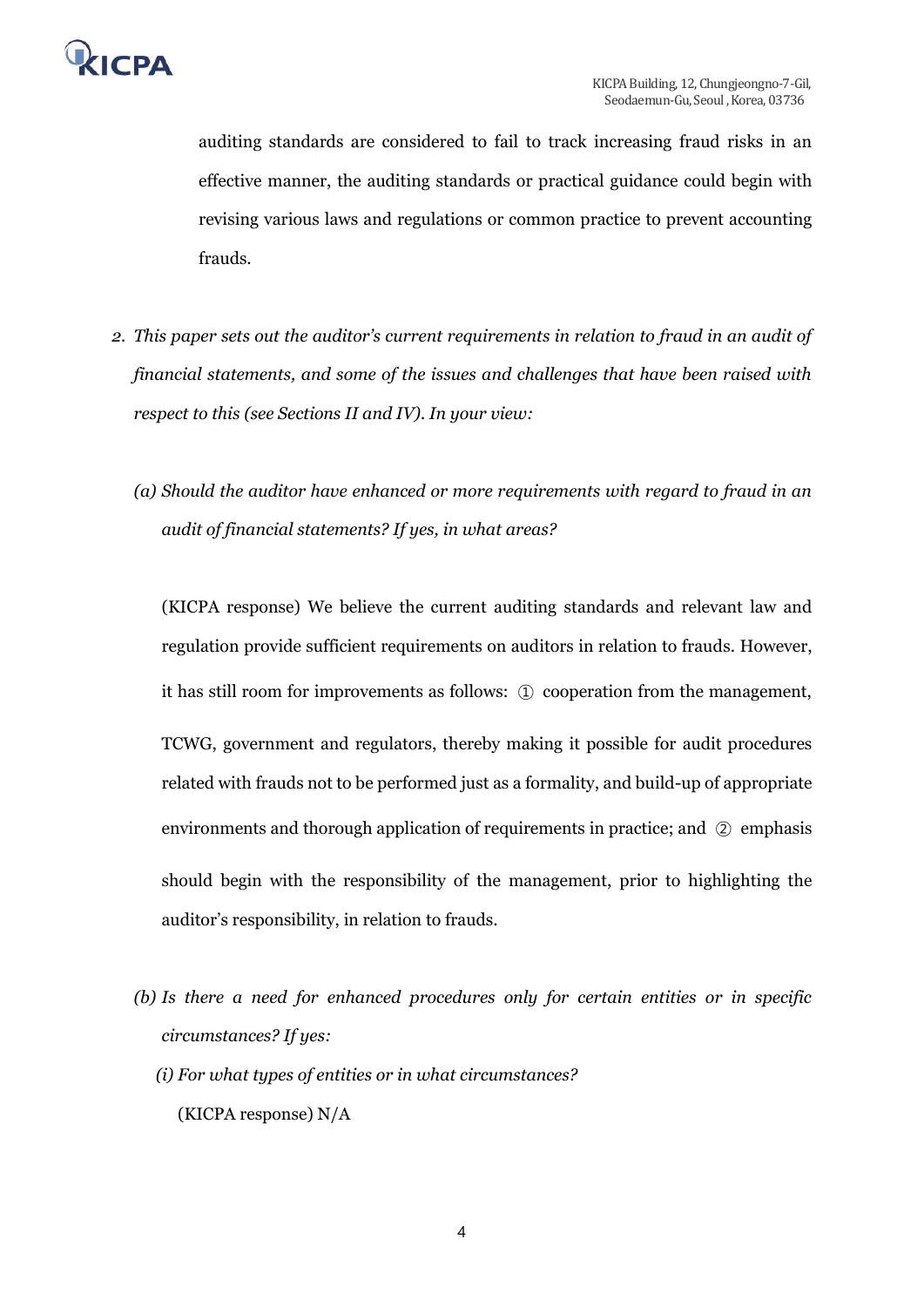

*(ii) What enhancements are needed?* (KICPA response) N/A

*(iii) Should these changes be made within the ISAs or outside the scope of an audit (e.g., a different engagement)? Please explain your answer.* (KICPA response) N/A

*(c) Would requiring a "suspicious mindset" contribute to enhanced fraud identification when planning and performing the audit? Why or why not?* 

(KICPA response) Inclusion of the definition of concepts of the "professional skepticism" and "suspicious mindset" and illustrative examples where a "suspicious mindset" is required would be helpful in performing audits. Even though auditors have suspicious mindsets, however, we believe just requiring a "suspicious mindset" is not enough to contribute to enhanced fraud identification, taking into account audit procedures and evidence auditors can perform and access and inherent limitation of audits.

Rather than just requiring the suspicious mindset, we would like to suggest that audit teams exercise "professional skepticism" in their internal discussion, excluding the belief that the management and TCWG are honest and diligent, and obtain insights from the discussion, which will eventually enhance fraud identification throughout the performance of audits.

In a circumstance where a "suspicious mindset" is required, which is expected to take substantial amount of time and costs while conducting thorough verifications, it would be appropriate to define new examples of engagements (forensics etc.) applying a "suspicious mindset," differentiated from audit engagements, if considered necessary, thereby enabling such engagements based on a separate contract.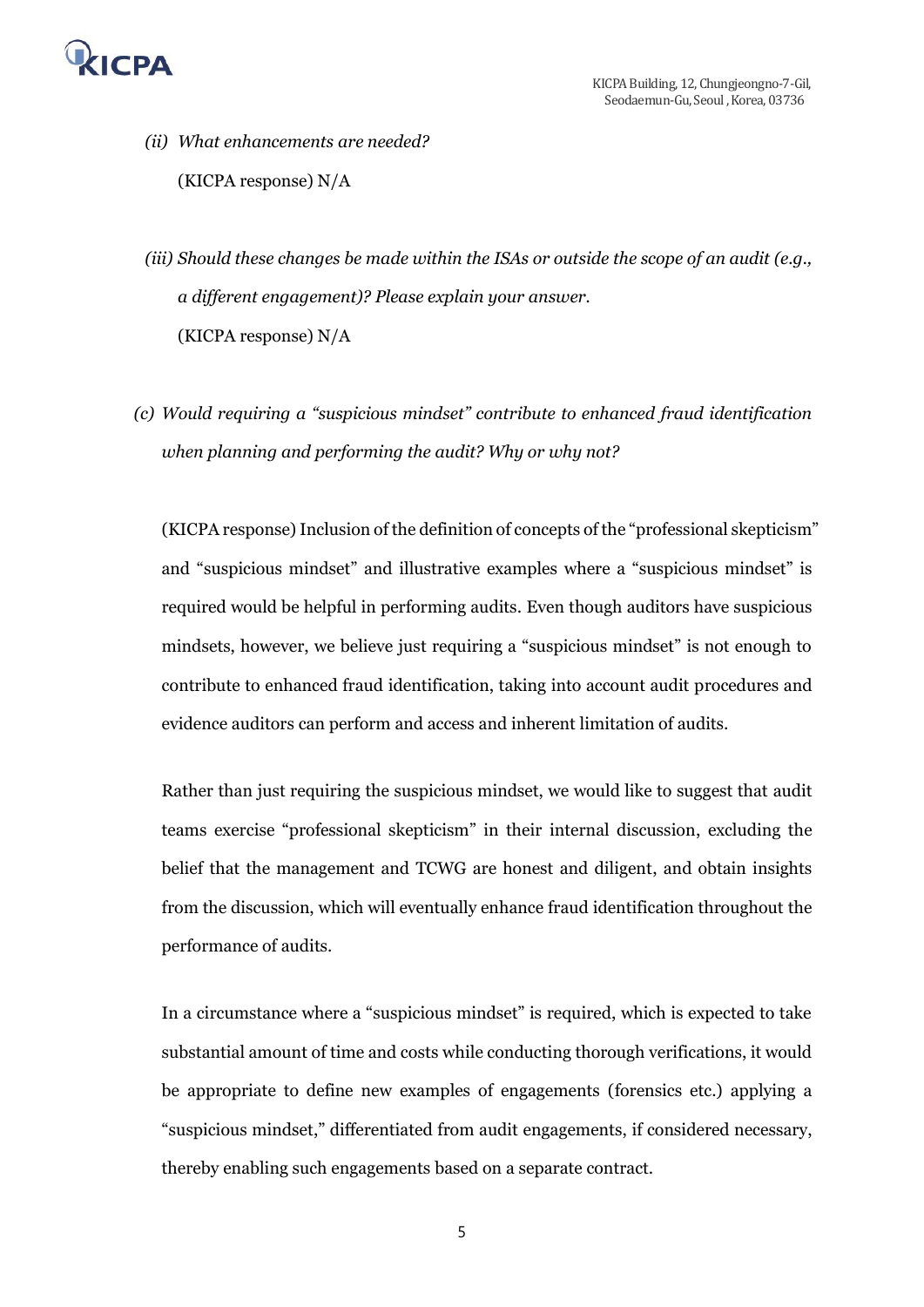

*(i) Should the IAASB enhance the auditor's considerations around fraud to include a "suspicious mindset"? If yes, for all audits or only in some circumstances?*

(KICPA response) We believe auditors should exercise "professional skepticism" throughout audits, while the requirement of a "suspicious mindset," which stands at a higher level than above, should be confined to a certain circumstance in which a fraud is identified (that requires a suspicious mindset), thereby making it appropriate for the "suspicious mindset" to be performed in a separate engagement, apart from audit engagements.

*(d) Do you believe more transparency is needed about the auditor's work in relation to fraud in an audit of financial statements? If yes, what additional information is needed and how should this information be communicated (e.g. in communications with those charged with governance, in the auditor's report, etc.)?*

(KICPA response) We believe the current auditing standards and relevant law and regulation set out requirements at a sufficient level, and it would be important to perform audit engagements within the current standards. However, transparency could be improved with the following measures: ① disclosing the limitation of the auditor's responsibilities on frauds, and audit procedures and outcomes at the audit reports to increase the understandability; ② transparent communication throughout the comprehensive fraud-related procedures with the TCWG or audit committees and making it mandatory to document communication in the working papers.

*3. This paper sets out the auditor's current requirements in relation to going concern in an*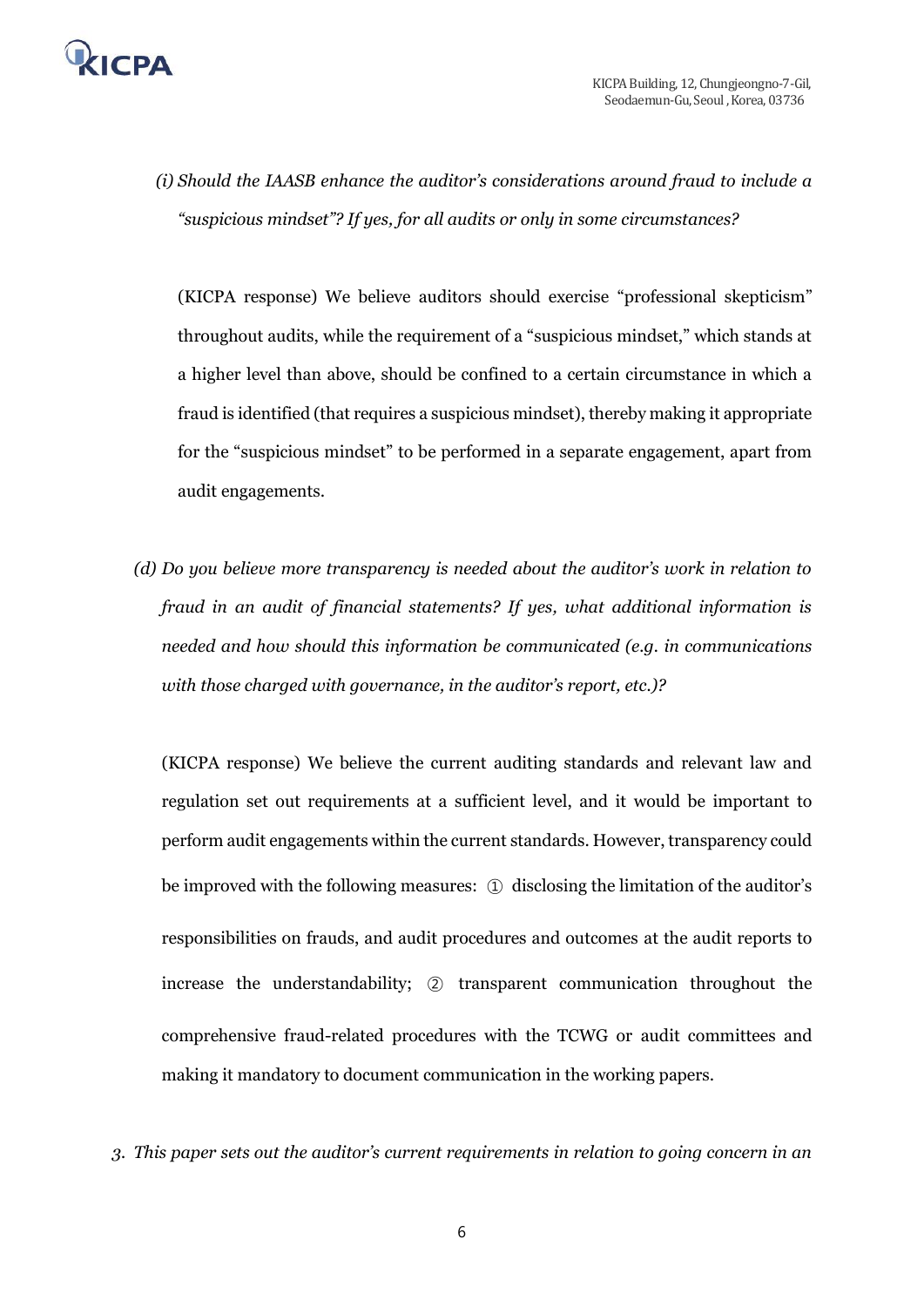

*audit of financial statements, and some of the issues and challenges that have been raised with respect to this (see Sections III and IV). In your view:*

*(a) Should the auditor have enhanced or more requirements with regard to going concern in an audit of financial statements? If yes, in what areas?*

(KICPA response) We believe more enhanced requirements on auditors with regard to going concern would not be necessary. Instead, within the context of the extant auditing standards, more requirements need to be placed around the management's control activities related to assessment of going concern, such as what kinds of controls are put in place and whether such controls are implemented. As for auditors, it would be necessary to perform practical procedures based on what is required in the extant standards.

- *(b) Is there a need for enhanced procedures only for certain entities or in specific circumstances? If yes:* 
	- *(i) For what types of entities or in what circumstances?*

(KICPA response) The obligation of an entity and its management to assess its ability to continue as a going concern

*(ii) What enhancements are needed?*

(KICPA response) Enhanced requirements on the entity's obligation of assessing going concern is prerequisite to auditors' evaluation of the management's assessment of going concern in a practical manner, which requires the enhancement of the obligation of the management and TCWG to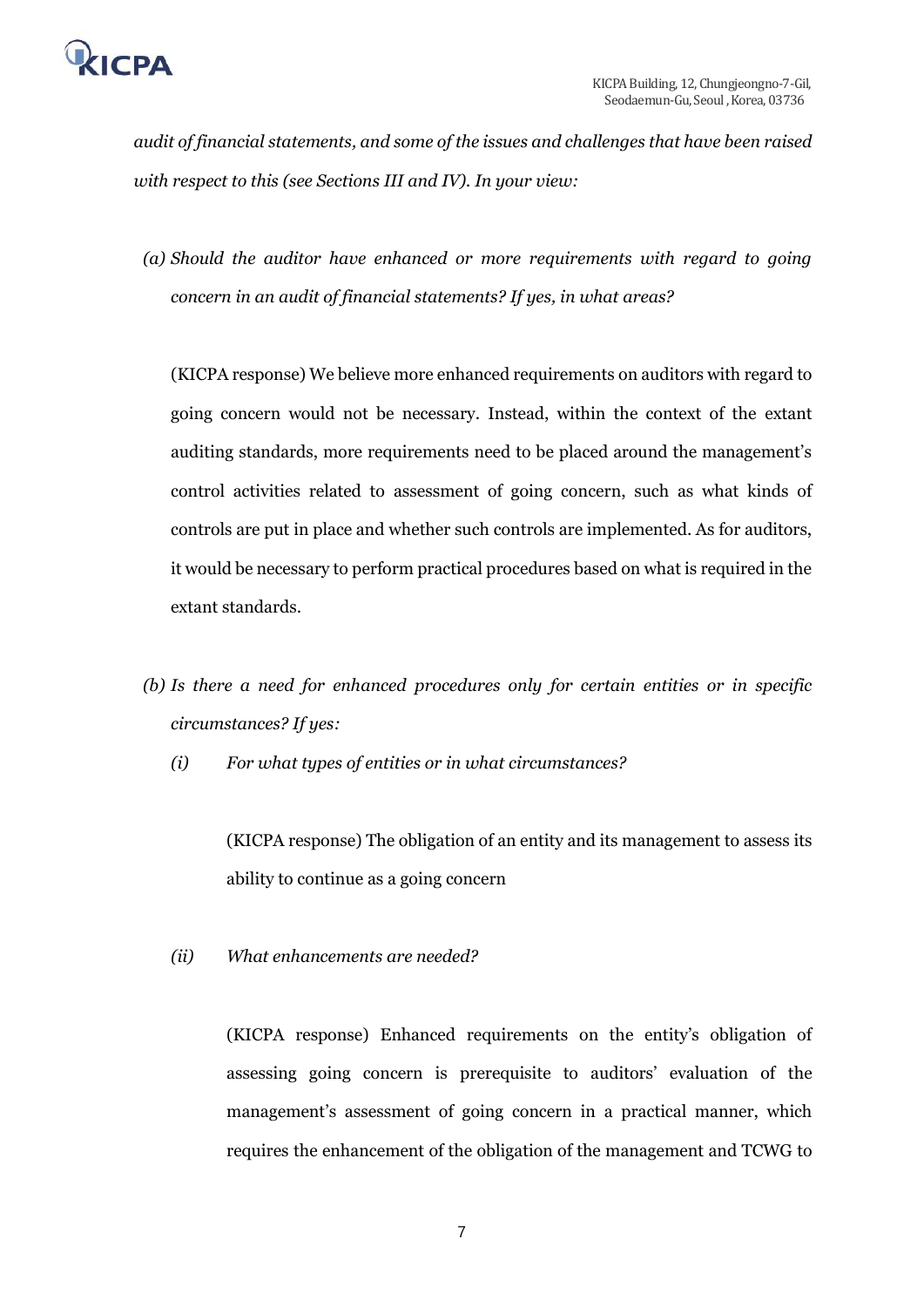

assess the entity's ability to continue as a going concern.

*(iii) Should these changes be made within the ISAs or outside the scope of an audit (e.g., a different engagement)? Please explain your answer*

(KICPA response) As we believe, the IAASB could consider the obligation of the management's assessment be explicitly enhanced within the ISAs, while specific circumstances in which the assessment is exempted be included in the ISAs or the assessment be obliged to the TCWG.

*(c) Do you believe more transparency is needed:*

*(i) About the auditor's work in relation to going concern in an audit of financial statements? If yes, what additional information is needed and how should this information be communicated (e.g., in communications with those charged with governance, in the auditor's report, etc.)?* 

#### (KICPA response)

Proposal A) Going concern uncertainties are currently included in a separate paragraph of audit opinions, thus no need for additional information to be provided.

Proposal B) Enhanced transparency could contribute to improvements in knowledge gap, as we expect. The following could be considered in audit reports to support the understandability of information users and general public.

(1) Clarity of wordings: The current wordings of "Future events or conditions may cause an entity to cease to continue as a going concern." described in audit reports could be revised into "Auditors' opinions do not assure or guarantee an entity's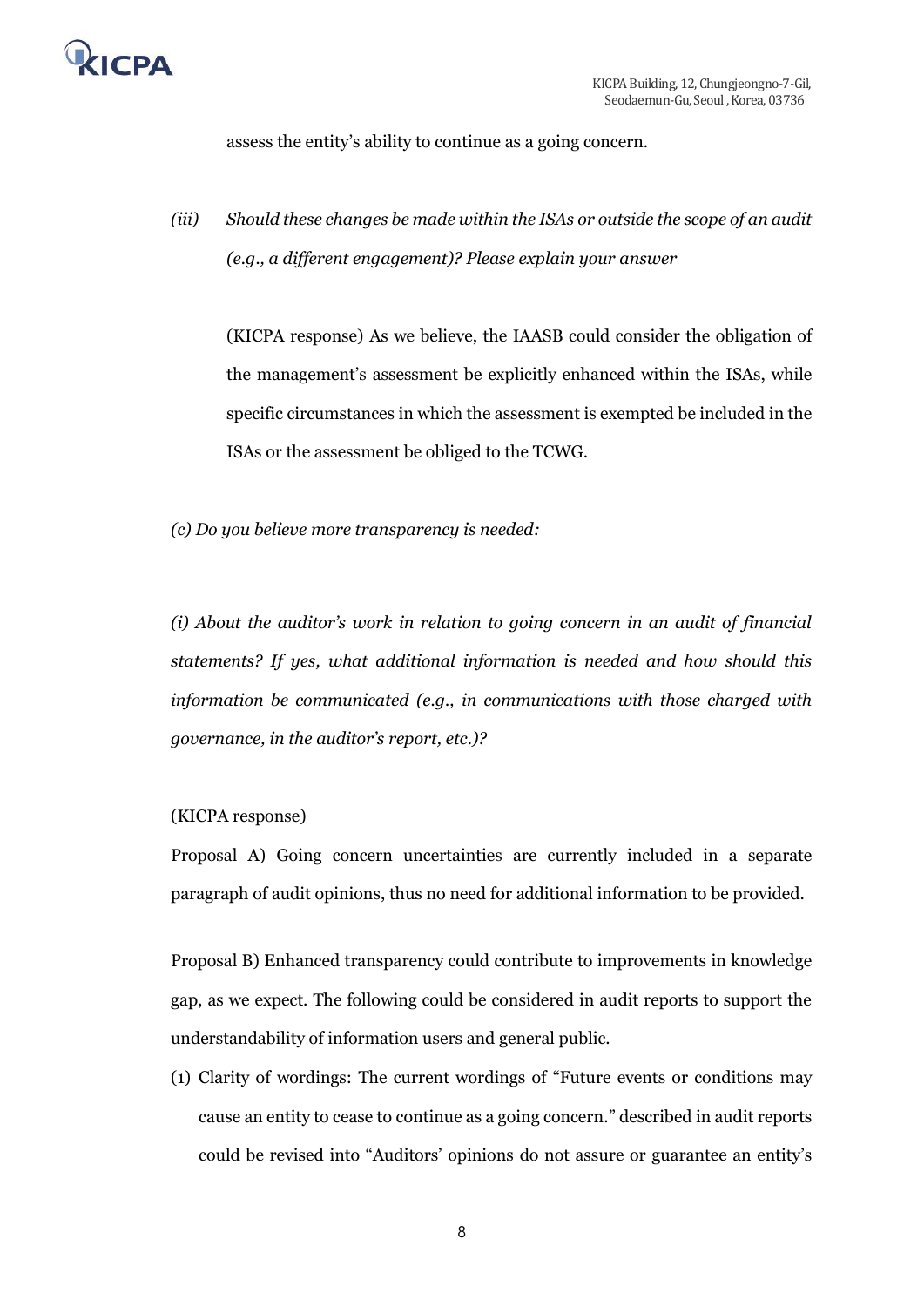

ability to continue as a going concern." to provide information users with clarified meanings, thereby increasing the understandability.

(2) Assessment period: Referring to the period during which the management makes an assessment on going concern (e.g., a year starting from the date of financial statements according to the K-IFRS) in the paragraph of management's responsibility in audit reports, thereby making it possible to prevent information users from misunderstanding the assessment period of an entity's ability to continue as a going concern.

*(ii) About going concern, outside of the auditor's work relating to going concern? If yes, what further information should be provided, where should this information be provided, and what action is required to put this into effect?*

(KICPA response) We believe it should be done outside the auditor's work.

- A. Events and circumstances on an entity's sustainability, the entity's quarterly assessments and future plans, resilience and others could be addressed via corporate information disclosures of annual reports.
- B. In case an entity's TGWG and regulators specifically define the assessment of the entity's ability to continue as a going concern and disclosure requirements as pursuant to financial reporting frameworks and other relevant law, and then management conclude that significant doubt is casted on the entity's ability to continue as a going concern but there is no material uncertainties, independent from auditor's assessment, or other cases, the grounds for judgments of an entity on going concern need to be obliged to be disclosed from the perspective of accounting standards.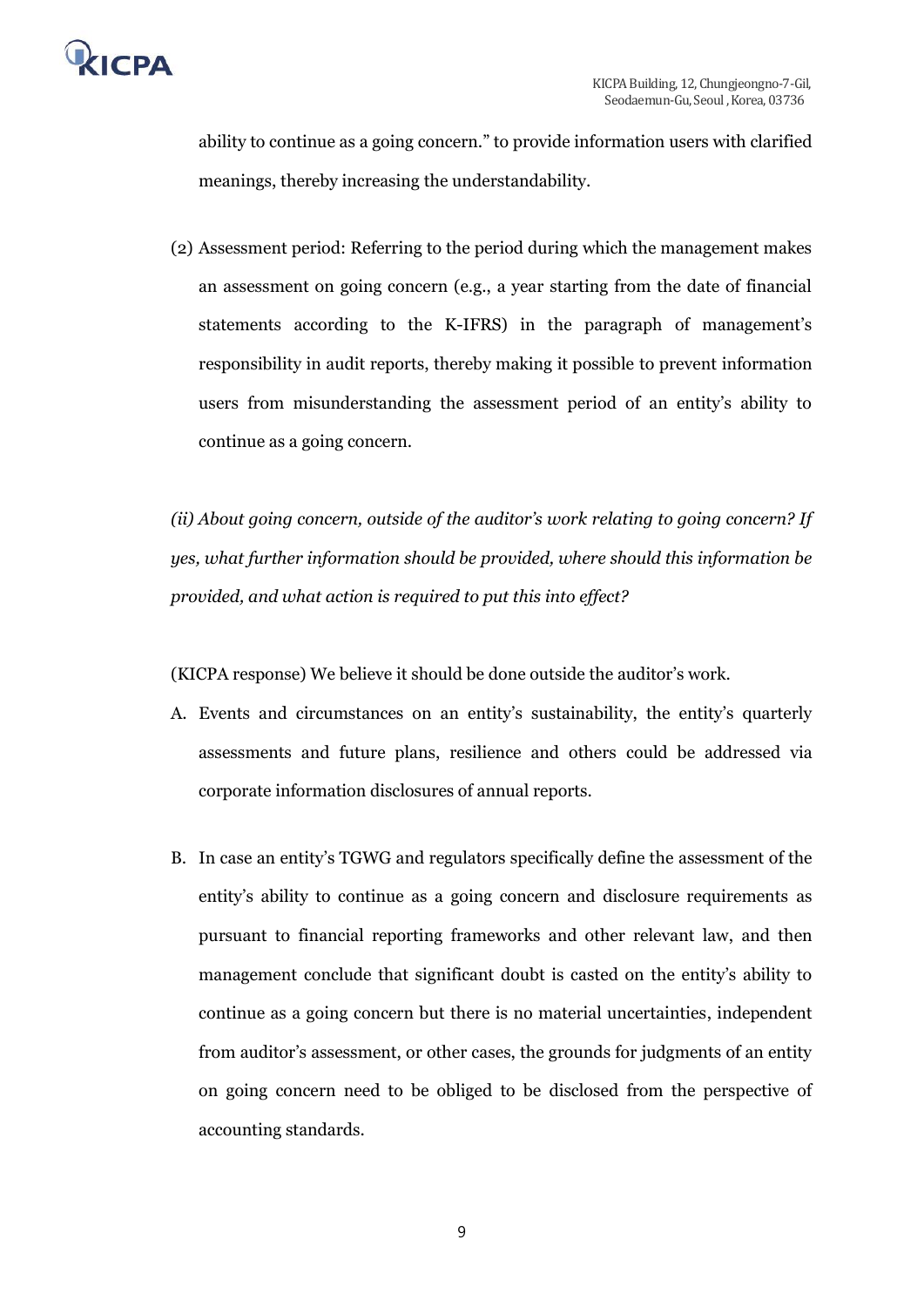

*4. Are there any other matters the IAASB should consider as it progresses its work on fraud and going concern in an audit of financial statements?*

(KICPA response) If adopted, enhanced procedures should be phased in not to burden both companies and auditors in all.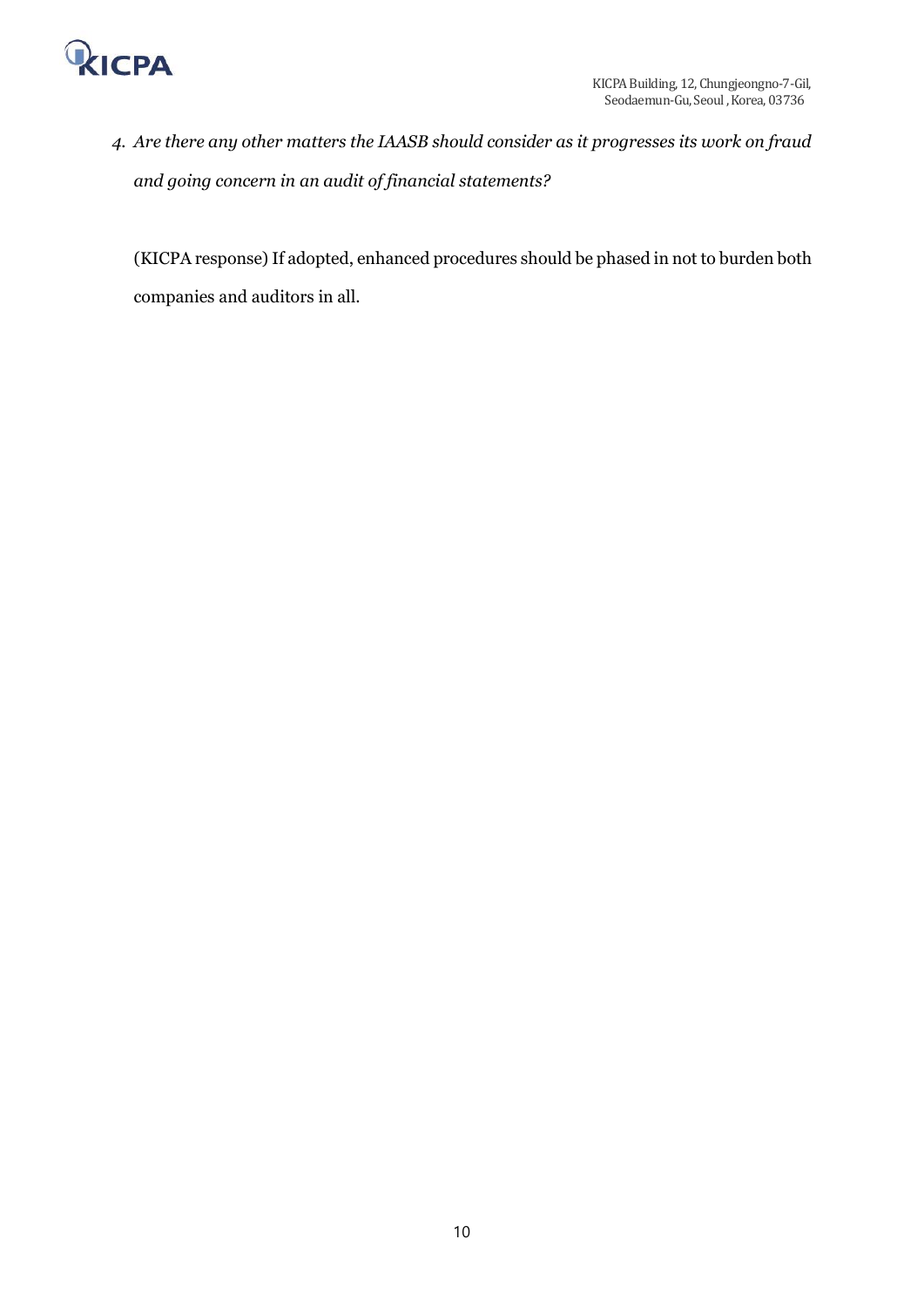

# **Detailed Questions in Discussion Paper on Fraud and Going Concern**

## Ⅰ. BACKGROUND

The IAASB is interested in perspectives about the impact of corporate culture on fraudulent financial reporting and what, if any, additional audit procedures for the auditor should be considered by the IAASB in this regard.

(KICPA Comment) Tone at the top affects corporate cultures and is likely to increase audit failure risks arising from frauds, but the judgement on corporate culture is very subjective, making it difficult to provide the objective basis of judgments on the adoption of additional audit procedures in relation to corporate culture.

Given this, we believe audit procedures described in the extant auditing standards would be sufficient. In case signs of frauds are found during audit procedures, it would be enough for fraud-related auditing standards to provide guidance as to what kinds of additional procedures to be required.

## Ⅱ. FRAUD

The IAASB is interested in perspectives about requiring the use of forensic specialists or other relevant specialists in a financial statement audit, and, if considered appropriate, in what circumstances the use of specialists should be required.

(KICPA Comment) When auditors ① bring into question the reliability of documents or find frauds or signs of frauds that could make substantial impacts on financial statements or whose impacts are not identifiable, arising from ② embezzlements or ③ accounting frauds, it would be necessary for the IAASB to set out in the ISAs that the frauds or signs of frauds should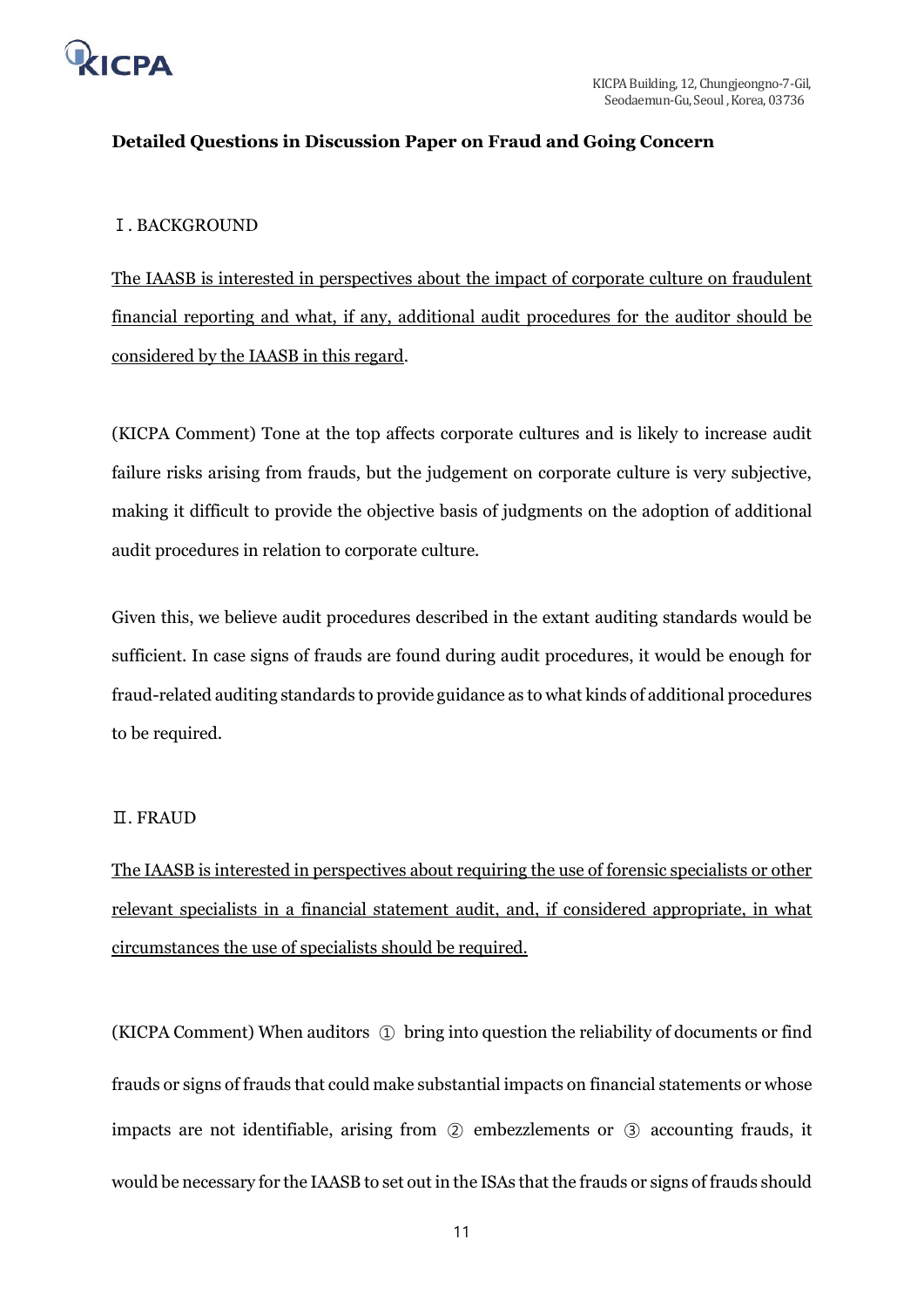

be notified to the TCWG to come up with necessary measures, such as hiring forensic specialists or other relevant experts, instead of auditors doing forensics by themselves.

As such, the IAASB is interested in perspectives about the perceived responsibilities of the auditor regarding non-material fraud in a financial statement audit (i.e., a broader focus on fraud) and what additional procedures, if any, may be appropriate. The IAASB is also interested in perspectives about whether additional audit procedures should be required when a non-material fraud is identified, and if so, what types of procedures.

(KICPA Comment) Evaluation criteria should be specified about qualitative characteristics (motives behind the occurrence of frauds, the possibility of complicity, reasons for control failures, corporate culture etc.) of frauds and then an assessment should be made as to whether frauds could affect the financial statements in a comprehensive or limited manner. If it is concluded that ① the impact of identified frauds are below the materiality threshold, it would be enough to communicate them with the TCWG, as required by the extant ISAs. Only when ② frauds are likely to exceed the materiality threshold, additional audit procedures are considered necessary to be conducted, as we believe.

The IAASB is interested in perspectives on whether enough emphasis is placed on the auditor's responsibilities around fraud related to third parties. We are also interested in feedback about the auditor's role in relation to third party fraud that does not result in a material misstatement of the financial statements but may have a severely negative impact on the entity (e.g., cybercrime attacks).

(KICPA Comment) We believe making auditors responsible for third party frauds that are not directly related with financial statements would excessively expand the responsibility of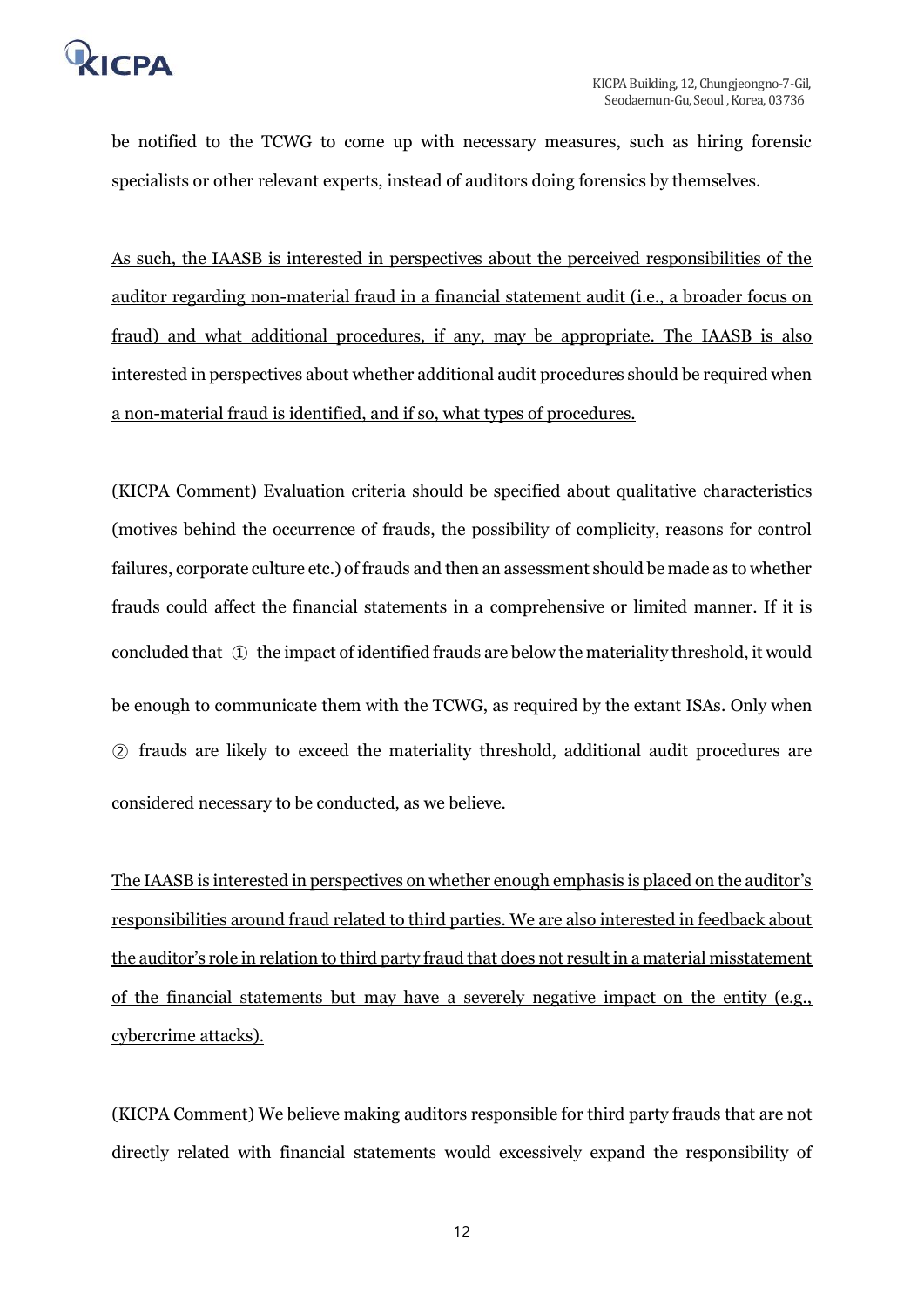

auditors beyond the inherent limitation of audits. It would be ① appropriate not to include the third party frauds in the scope of audits, ② in case when third party frauds or the signs of such frauds, not directly associated with financial statements, are found, it could be addressed via communication with an entity's management or TCWG, and ③ when such frauds impact financial statements (provisions, contingent liabilities etc.), it would be necessary to identify whether the direct or indirect impacts are appropriately disclosed in the notes to the financial statements.

The IAASB is interested in perspectives on whether additional engagement quality control review procedures specifically focused on the engagement team's responsibilities relating to fraud should be considered for audits of financial statements of listed entities, and those other engagements, if any, for which the firm has determined an engagement quality control review is required.

(KICPA Comment) When conducting quality control review, it would be unnecessary to deal with explicit procedures. Review as to whether audit procedures on frauds are appropriately performed, as described in the extant auditing standards, is the basic of quality control review, which means that the additional description of explicit procedures do not necessarily result in the improvements of audit quality in relation with frauds.

If specified examples of possible frauds are described, they could be taken into account, when considered necessary, in conducting quality control review to enable the control of audit failures arising from frauds. The description of explicit procedures could mean that procedures required to the engagement team contain more clarity, thereby being able to narrow the performance gap. In addition, with above requirements on auditors, the requirements on an entity related to frauds need to be reinforced.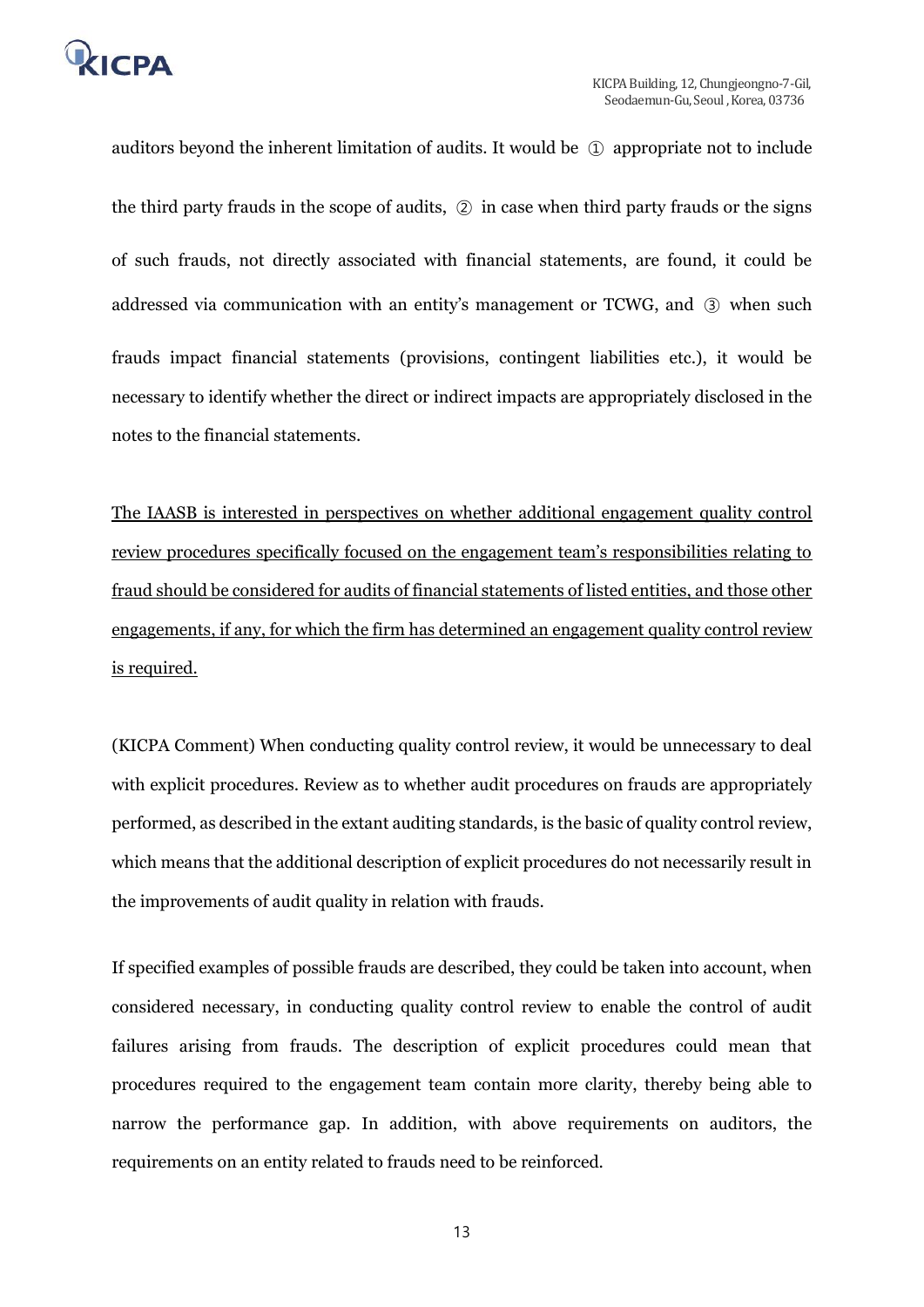

#### Ⅲ. GOING CONCERN

The IAASB is interested in perspectives on whether entities should be required to assess their ability to continue as a going concern for longer than twelve months, and therefore whether auditors should be required to consider this longer time period in their assessment, beyond the current required period. If stakeholders believe a longer timeframe should be required, alignment will need to be retained between the requirements under the applicable financial reporting framework and the auditing standards in order for auditors to be able to adequately perform their procedures.

(KICPA Comment) It is difficult for auditors to assess an entity's ability to continue as a going concern for longer than twelve months or other concepts of resilience. Given that the liquidity criteria in the extant IFRS are based on a yearly basis, the revision of IFRSs should be made first, then an entity assessing its sustainability as a going concern for more than 12 months, thereby leading up to auditors assessing going concerns for more than 12 months.

To extend the timeframe of going concern assessment, assessments and rationality should be secured along with additional efforts to make reliable assessments, but with no possibility of assuring an entity's sustainability, which would raise a doubt over whether such efforts are worthwhile to make.

The IAASB is interested in perspectives about whether changes are needed with regard to going concern and other concepts of resilience (within the purview of the IAASB's remit).

#### (KICPA Comment)

(Proposal 1) The concept of resilience is not familiar in Korea, but it is assumed to be the prospect on an entity as to their sustainability for a long term. Going concern is an assumption that is prepared based on financial statements, which means that the period and purpose of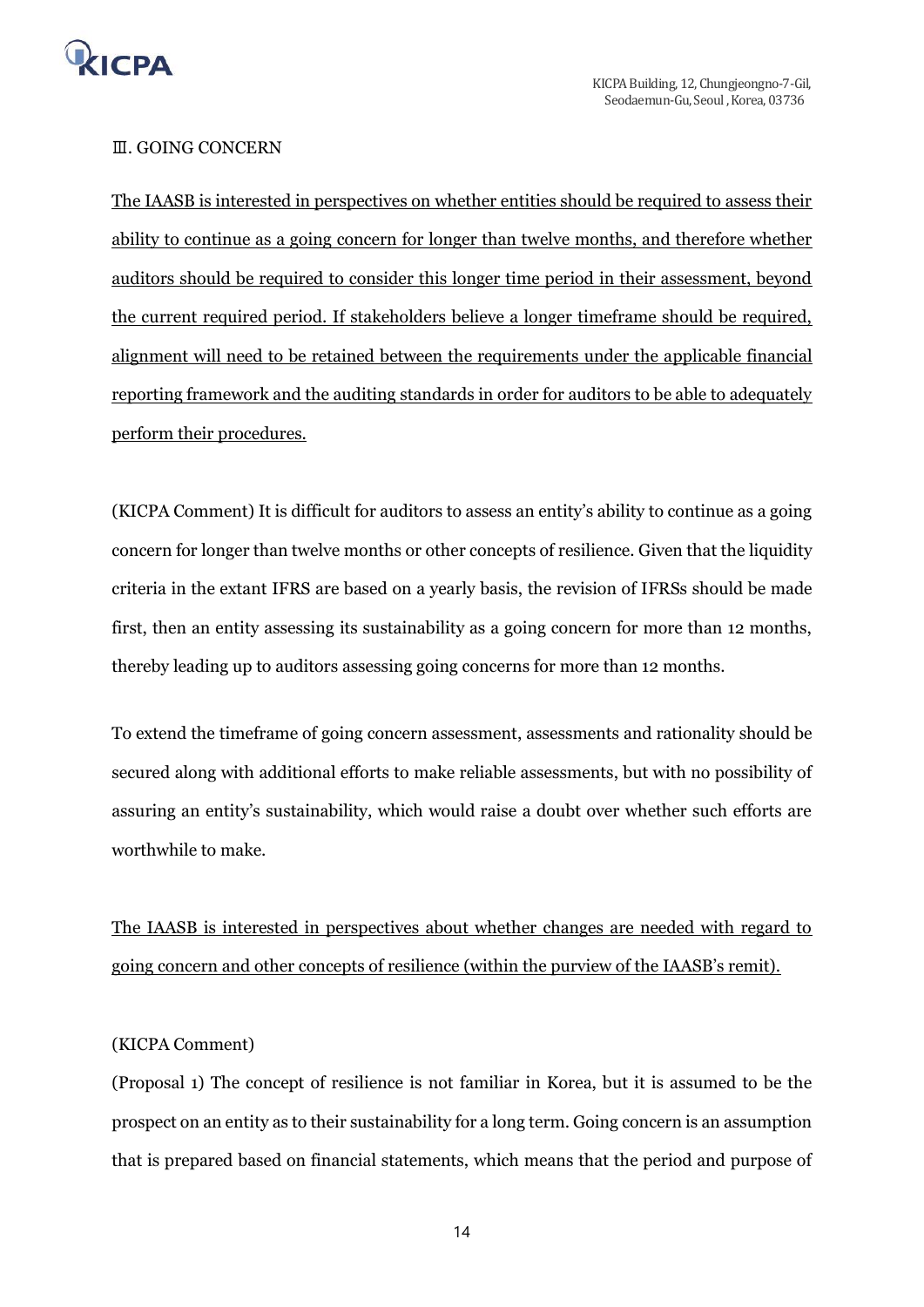

going concern differ from those of the review on entity's ability to sustain.

Therefore, when an event or circumstance upon which a significant doubt is casted is identified, the assessments on an entity's resilience that goes beyond the purpose of assessing the management's implementation plan in response to such event or circumstance, is not about the work scope of auditors. Considering this, we are opposed to including the concept of resilience to the ISAs.

(Proposal 2) The management has more information not only on an entity's financial conditions but also on its future strategy plans, which means that the management reporting on the possibility of the entity's sustainability for a long term or making a statement on its payment capacity would be significant from the perspective of information users. Additional information for investment decision-making, however, should be evaluated by and provided to experts, such as analysts, by offering investment-related information, and such information could be shared upon the request of information users, in the entity's annual reports.

The IAASB is interested in perspectives on what more is needed to narrow the knowledge gap with regard to the meaning of material uncertainty related to going concern, to enable more consistent interpretation of the concept.

In addition, the IAASB is interested in perspectives about whether the concept of, and requirements related to, a material uncertainty in the auditing standards is sufficiently aligned with the requirements in the international accounting standards.

(KICPA Comment) The term of "uncertainty related to going concern" in itself, is difficult to understand. Thus, instead of using the term, it would be useful for information users to be provided with specified explanations of the term.

In addition, if an entity provides following objective information to information users in the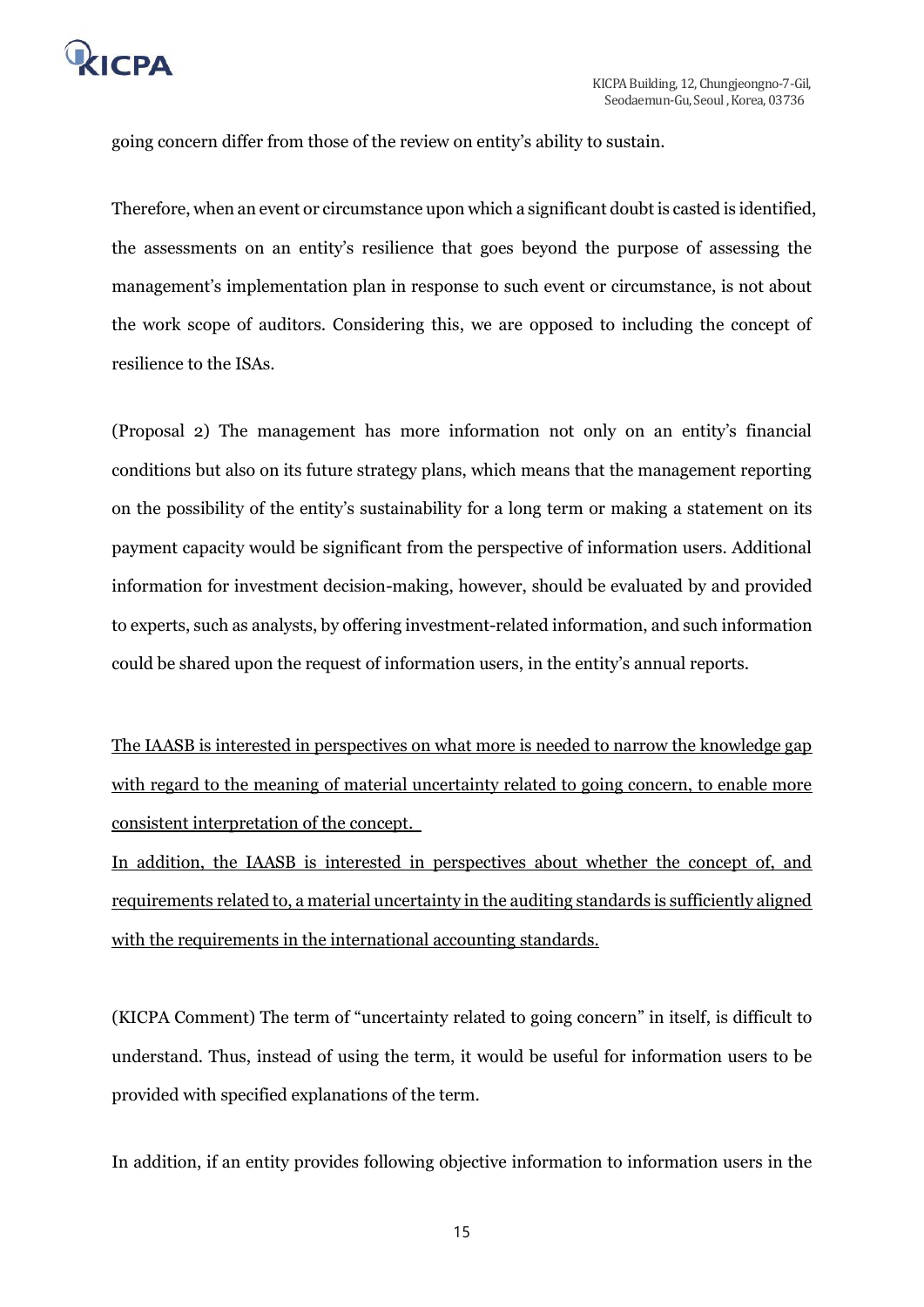

notes the financial statements, along with explanations as to the material uncertainty related to going concern, it would contribute to narrowing the knowledge gap, in terms of uncertainty about the entity's ability to continue as a going concern.

- 1) Whether there is a debt whose maturity and obligation are due in 12 months,
- 2) An entity's plan on repayment and extension of maturity of the above debt,
- 3) Basis of the management's judgements as to why the above repayment and extension plan is feasible,
- 4) Other considerations that could impact the going concern assumptions; and
- 5) Basis of the management's judgements on other considerations that are not material (possibility of occurrence, amounts etc.)

The paragraph 20 of the ISAs 570 requires auditors to "evaluate whether financial statements provide adequate disclosures of events or conditions of close call," while financial reporting frameworks, such as IASs, do not require the disclosure of close call.

If IFRSs require that the management's assessments on the rationality of going concern be disclosed in the notes to the financial statements, it would lead to actual assessment of the management on the entity's ability to continue as a going concern, while at the same time the auditor's evaluation would be performed in a more effective manner. Given the effectiveness, we would like to suggest that financial reporting frameworks, such as IFRSs, should require the disclosure of close calls first.

## Ⅳ. OTHER MATTERS RELEVANT TO BOTH FRAUD AND GOING CONCERN

The IAASB is interested in perspectives about whether more is needed related to professional skepticism when undertaking procedures with regard to fraud and going concern and what additional procedures, if any, may be appropriate.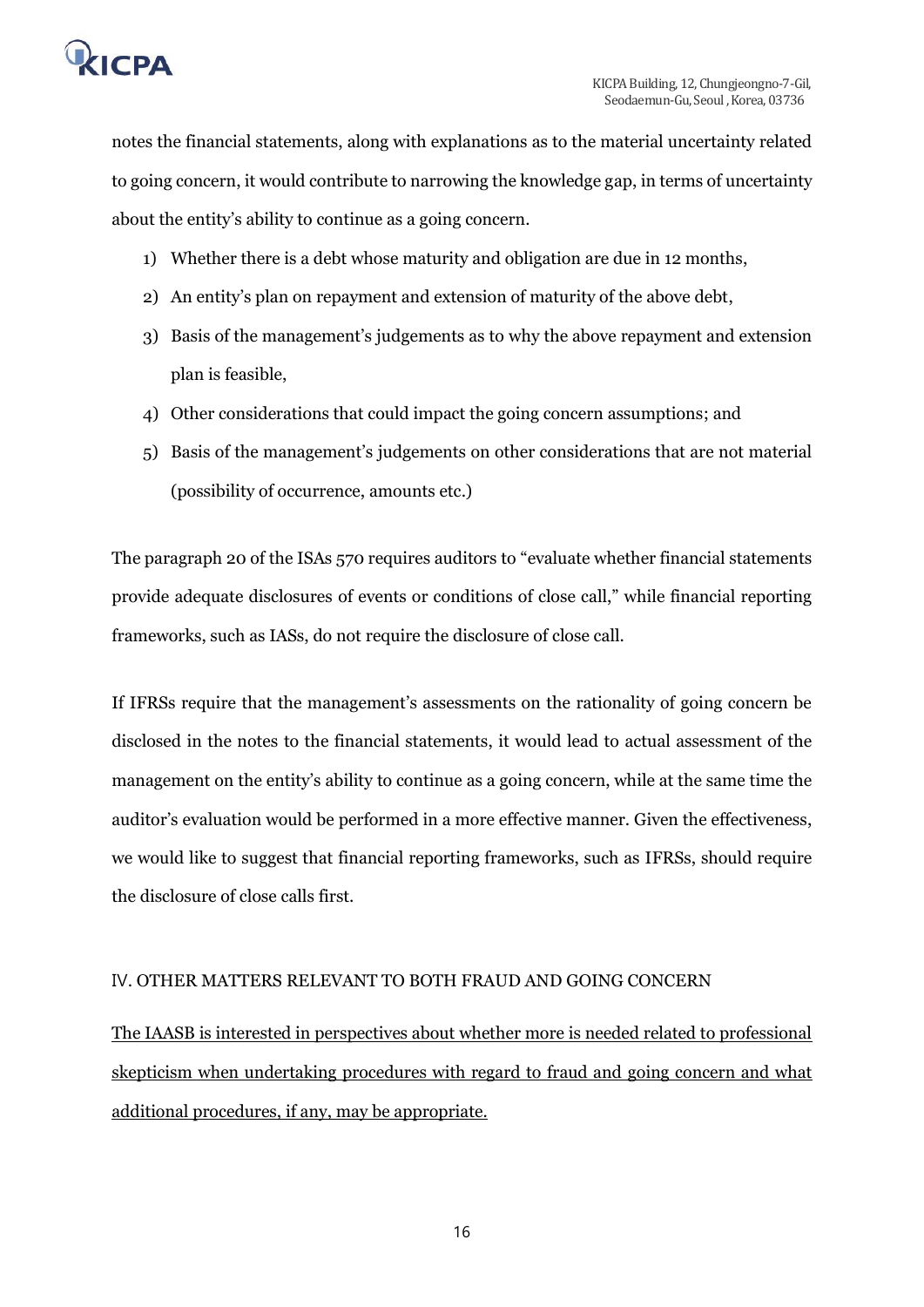

# (KICPA Comment)

Fraud: Basis of materiality judgements on frauds and judgments that it would be necessary to perform additional fraud audit procedures due to the occurrence of suspicious frauds or suspicions, continuous two-way communications on what is going on in forensics when forensics or the appointment of external inspection experts is demanded to the TCWG

Going concern: The extant ISA 570.25 requires auditors to communicate with the TCWG events or conditions identified that may cast significant doubt on the entity's ability to continue as a going concern. Along with this, the communication of whether the management presents its assessment outcomes and their details with the TCWG would contribute to narrowing performance gap, as we expect, if additionally included.

The IAASB is interested in perspectives about whether more information is needed in the auditor's report regarding fraud or going concern, and if so, further details about the transparency needed.

#### (KICPA Comment)

We believe it is sufficient with professional skepticism on frauds, as described in the extant auditing standards and law and regulation. However, the level of advancements, triggered by technological transformation, might differ, which could change procedures applying professional skepticism depending on circumstances, meaning that guidelines on specified procedures in relation to frauds need to be updated on a regular basis beyond the scope of ISAs. In addition, upon the occurrence of suspicious frauds or their signs, additional procedures to be conducted are about the scope of forensic audits on frauds, which makes it appropriate for such forensics to be performed based on a separate contract, if considered necessary.

The judgement of auditors on an entity's ability to continue as a going concern tends to contain